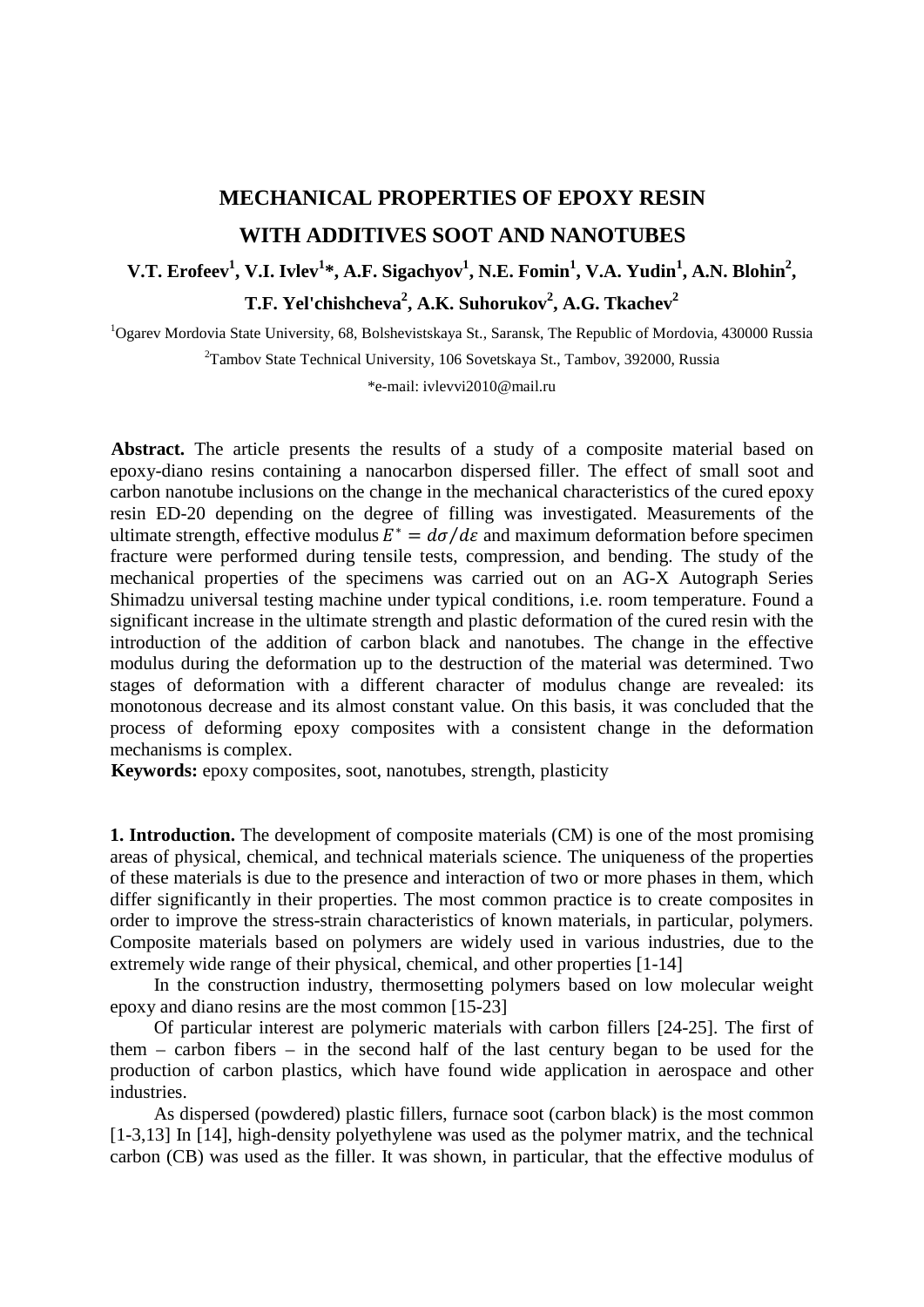filled compositions with an increase in the content of technical conditions increases up to 30 mass. % CB about two times.

One of the most interesting and promising areas in materials science is the preparation and study of polymer nanocomposites, that is, polymers comprising nanoparticles [27-41] Of the entire set of nano-objects, carbon nanotubes discovered in 1991 are the most famous. They have interesting optical, chemical, and mechanical properties, in particular, exhibit the properties of excellent semiconductors.

For example, in [38], the effect of small additions of carbon nanotubes (CNT) and carbon black on the physicomechanical properties of high-density polyethylene was studied. It is shown, in particular, that the introduction of 0.1% CNT leads to an increase in ultimate tensile strength by approximately 20%, and the addition of 2% carbon black increases the strength by 10%.

In [26-48] the influence of the content and length of nanotubes on the cure kinetics, viscoelastic and mechanical properties and glass transition temperature of epoxy composites is shown. The nonmonotonic (anomalous) behaviour of the dielectric constant as a function of the filler concentration was shown in [49] when studying the dielectric properties of an epoxy-amine composite modified with carbon nanostructures up to 2 wt.% At a frequency of 2.73 GHz. The authors suggested that this behaviour of the dielectric constant may be due to the restructuring of the nanotube bundles in the composite. At low filler concentrations (less than 0.4-0.5 wt.%), the mesh structure of nanotubes is formed in the composite. However, with increasing concentration and due to the large difference in the surface energy of epoxy resin and nanotubes, the composite structure becomes unstable and nanotubes form agglomerates, the surface of which is smaller than the total surface of their nanotubes.

Naturally, the widespread use of composites is accompanied by their active and comprehensive research. So, on the website dedicated to polymer composite materials [25], the main reasons for the hardening of polymers by particles of highly dispersed filler are named:

- the cost of external energy for the formation of a large number of microcracks near the filler particles;

- limiting the growth of micro-cracks and their branching when meeting with filler particles;

- an increase in the elastic modulus of the matrix due to the limited mobility of a part of macromolecules adsorbed on the filler.

However, despite significant progress in the creation of high-quality composites with a unique combination of key indicators necessary for practical application, the molecular mechanisms for the formation of their structure and properties are still not well understood.

The purpose of this paper is to study the mechanical properties of the cured epoxy resin with the addition of a small number of carbon materials: furnace soot and carbon nanotubes "Taunit-M".

#### **2. Details on manufacturing and testing**

The composite was manufactured using epoxy resin ED-20, hardener PEPA, additives of carbon black (soot) brand P 234, and carbon nanotubes "Taunit-M" produced by LLC Nanotehtsentr [26]

Carbon nanotubes "Taunit-M" are micrometer-sized agglomerates, therefore, their introduction into epoxy monomer with the purpose of dispersion was carried out in two stages:

- the effect of tensile and shear forces in the space between the rolls of a three-roll mill (gaps between the rollers 10 and 5 microns, the material was subjected to double processing);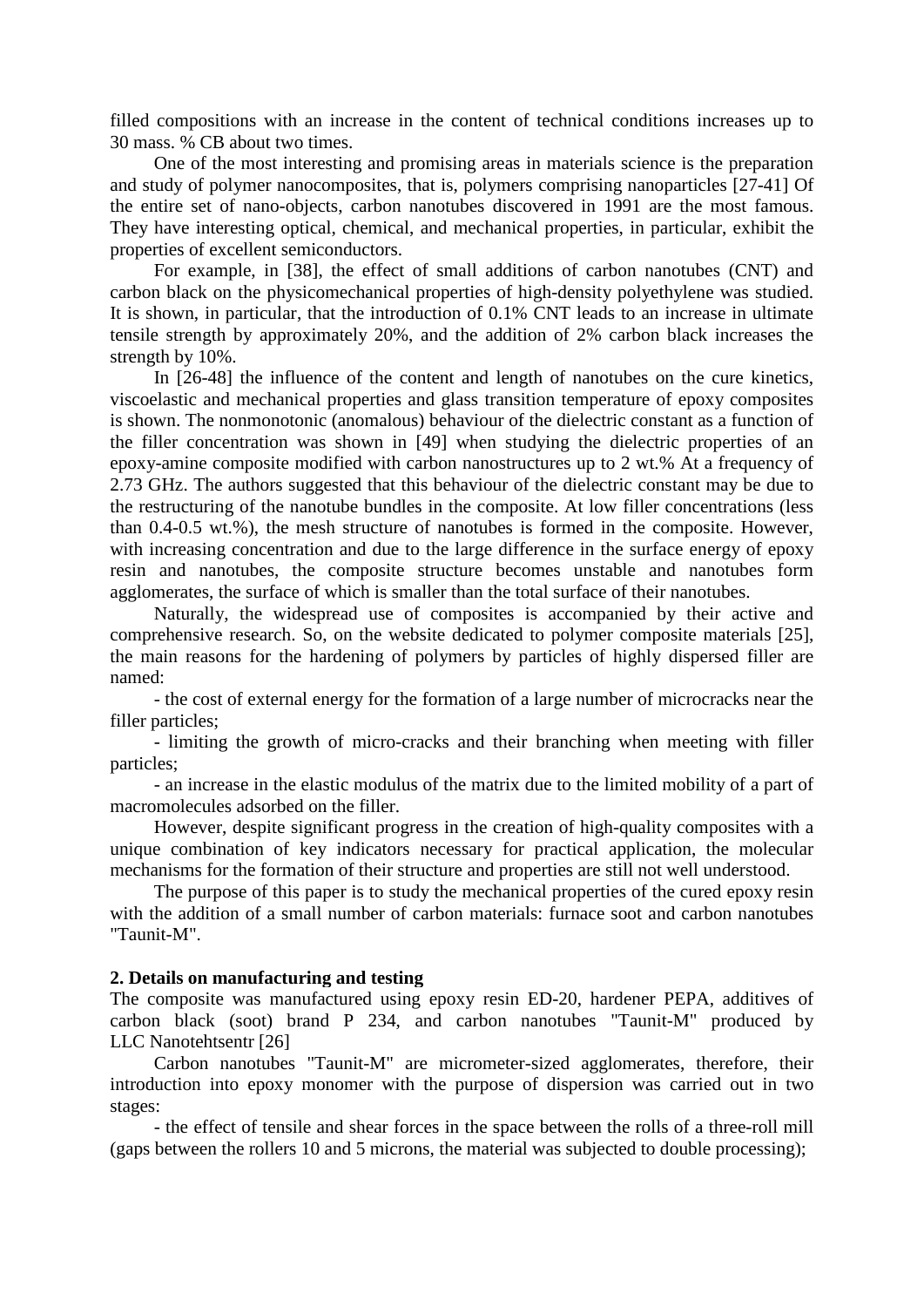- ultrasonic effect at a frequency of 22 kHz on an ultrasonic device with an energy intensity of about 350 kN / (m  $\cdot$  s) (exposure time 30 min., volume 200 g.) [27]

Particle size measurements were carried out by the method of dynamic light scattering on the Nicomp 380 ZLS analyzer. The average dispersion was about 330 nm. The outer diameter of the tubes was between 8-15 nm, the inner diameter reached 4-8 nm, and the length was expressed by  $> 2 \mu m$ .

The introduction of soot into the resin was carried out similarly to the introduction of CNTs.

The study of the mechanical properties of the composite was carried out using a universal testing machine i.e. the AG-X Series Autograph Shimadzu. The management of the test process and the preliminary processing of the data obtained on this machine were performed by means of the software TRAPEZIUM X×1. Values of effective modulus, ultimate strength, and total strain were determined in tensile, compression, and bending tests. For mechanical tests, samples with dimensions  $10\times10\times30$  mm were used. All measurements were carried at room temperature.

Fracture zones of the specimens were analysed using a scanning electron microscope technique (SEM). The following device Phenom ProX was used.

#### **3. Results and Discussion**

When analyzing the results obtained, attention is drawn to the relatively large variety of indicators for different samples of the same material. Thus, the standard deviation (range of values) for tensile strength in tensile testing varies within  $15 \div 35\%$ , for maximum deformation before failure within  $30 \div 75\%$ . This implies, in particular, that the mechanical properties of the composites strongly depend on practically uncontrollable parts of the technology for obtaining samples in the laboratory. This conclusion is confirmed by a detailed analysis of the strain-stress curves.



Fig. 1. Ultimate strength versus the additive volume, determined in tensile testing (left), compression (right) and bending (below):  $\bullet$  – soot,  $\bullet$  – CNT,  $\times$  – soot + CNT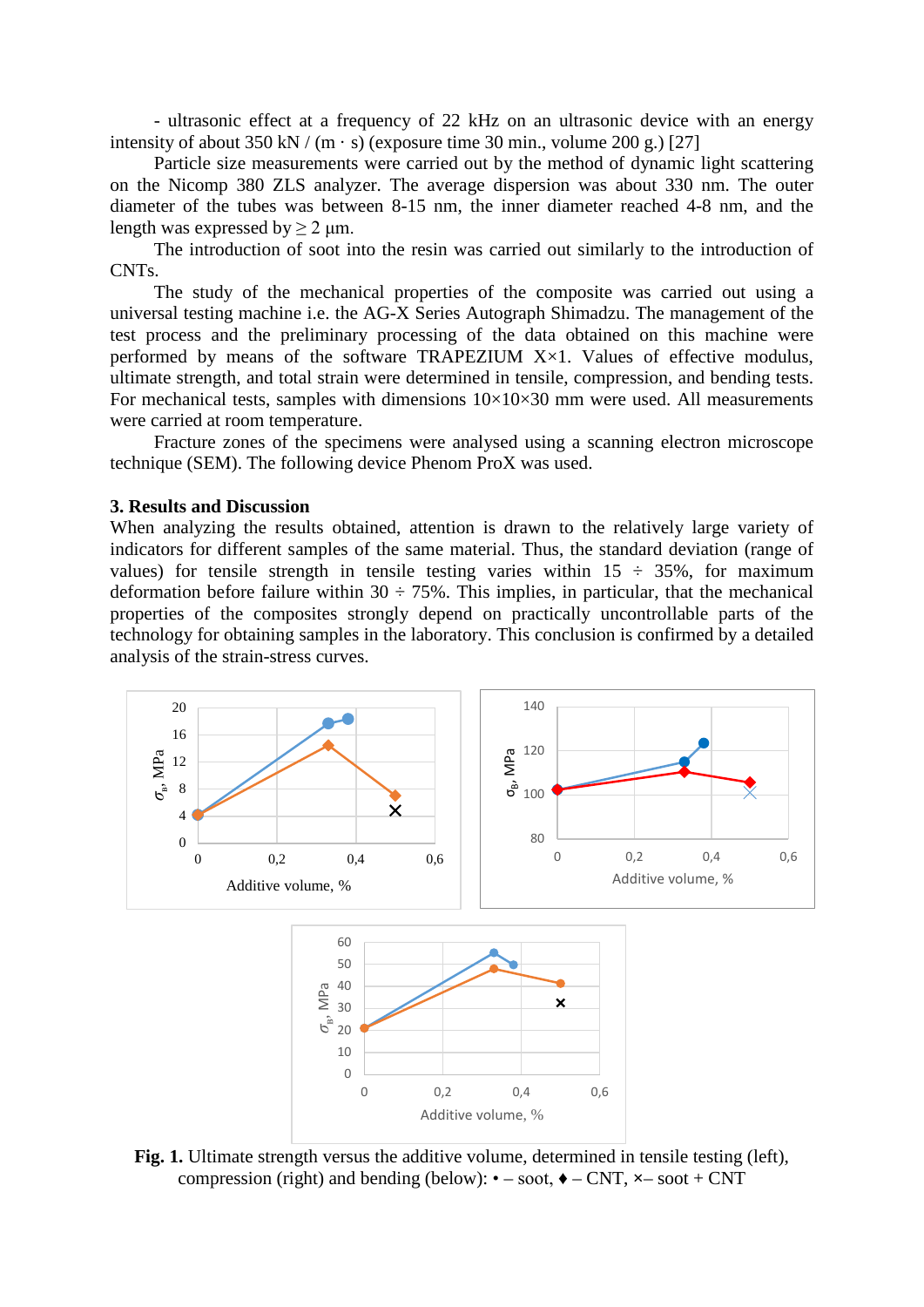Mechanical properties of epoxy resin with additives soot and nanotubes 23

Figure 1 shows the ultimate strength of the tested materials captured in tensile, compression, and bending tests as a function of the amount of soot and CNT additives. The dependences of the modulus of elasticity, determined on a stress range of 0.5-1 MPa, on the composition of the material are presented in Fig. 2. As can be seen, they are qualitatively similar to the variations of the ultimate strength. If there are only three points, the obtained dependencies can be unambiguously interpolated by polynomials of the second degree, however, the reliability of such interpolation is insufficient for detailed analysis, additional studies with a large number of compositions are needed.



**Fig. 2.** Effective modulus versus the additive volume captured in tensile testing (on the left), compression (on the right), and bending (bottom):  $\bullet$  – soot,  $\bullet$  – CNT,  $\times$  – soot + CNT

However, at this stage, a significant influence of small additives and soot and carbon nanotubes on the mechanical properties of the cured epoxy resin is found. So the ultimate tensile strength and elongation at the fracture during the tensile test increased almost five times when in the case of the bending experiment a value of this physical quantity becomes three times higher. The effect of nanotubes in most cases turned out to be somewhat less compared to soot.

A significant change in the mechanical properties of epoxy resin upon the addition of very small additions of carbon black and carbon nanotubes (not more than 0.5%) it makes it possible to classify the materials studied as composites.

Figure 3 shows values of the maximum total deformation  $\varepsilon_{\text{max}}$  from tensile testing of the composites characterizing the elastic-plastic feature of the material examined. As can be seen, Figs. 1, 2, and 3 indicate almost the same information on the composite tested. i.e. an increase in percent volume of additives leads to increasing of the selected mechanical parameters.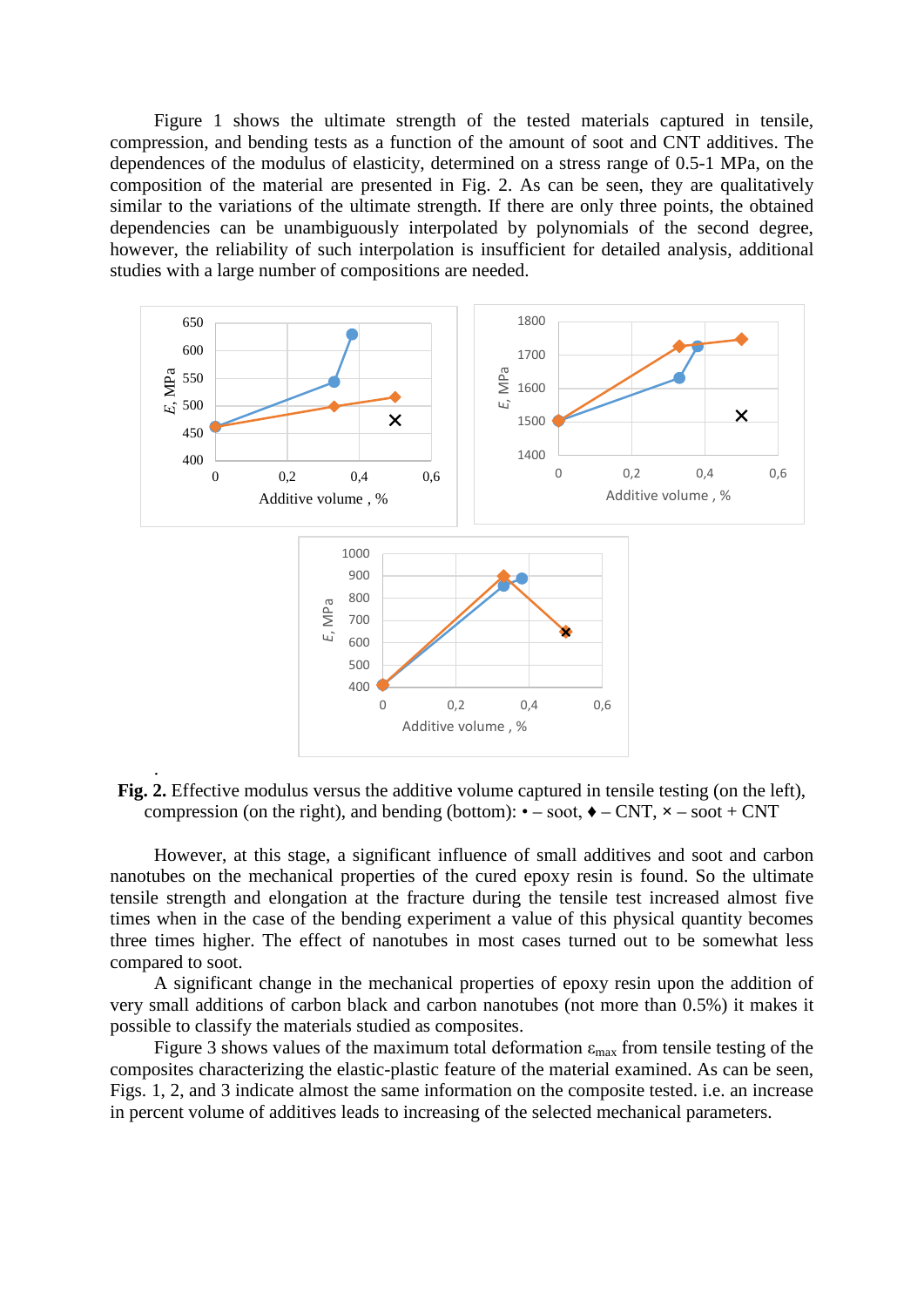

**Fig. 3.** Maximum total deformation versus the additive value, obtained in tensile tests:  $\bullet$  – soot,  $\bullet$  – CNT,  $\times$  – soot + CNT

Note that the shape of the curves in Figs. 1-3 for resin with carbon nanotubes leads to an assumption about the possibility of a maximum presence in the concentration range studied.

Figures 1-3 show the data averaged over several specimens. As mentioned above, there is a significant variation in performance between materials with the same composition. In this regard, to clarify the relationship between ultimate strength and ductility, all values representing these mechanical parameters are collected together as shown in Fig. 4. As it is visible, an obvious correlation of these properties is indeed observed – the data set is interpolated by a second-order trend line with a fairly high value of the coefficient of the accuracy of the approximation  $R^2 = 0.907$ :

 $\varepsilon = 0.0031\sigma^2 - 0.0097\sigma + 0.168.$ 



**Fig. 4.** The relationship between ultimate strength and total deformation at fracture from the tests conducted on the materials studied

Additional information about the processes occurring in the material during its deformation can be obtained by analysing the behaviour of an effective module  $E^* = \frac{d\sigma}{d\varepsilon}$ ,

where  $d\sigma$  and  $d\varepsilon$  represent stress and strain increment, respectively. Figure 5 shows the dependences of this value on the current values of stress (a) and strain (c) for pure resin.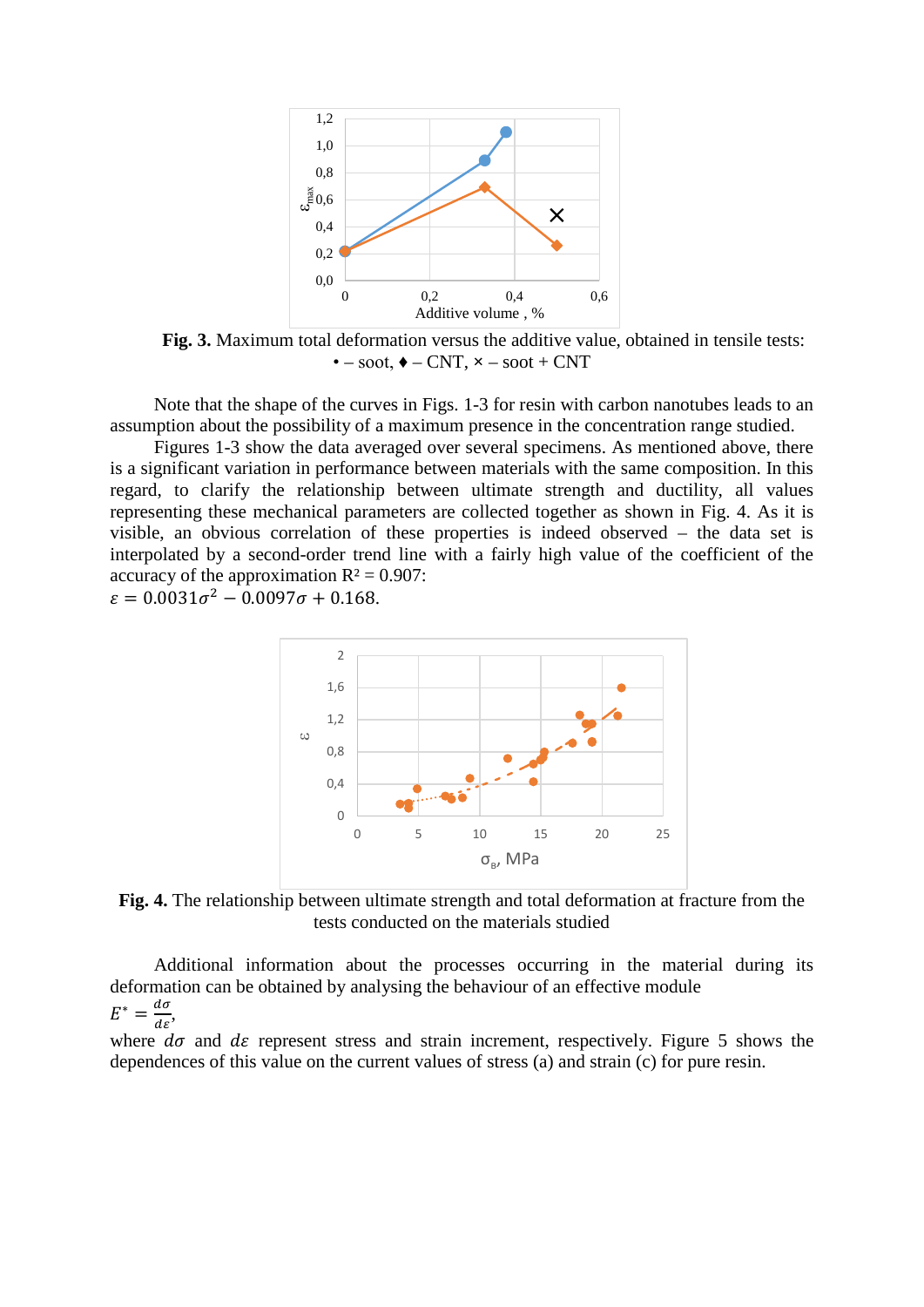Mechanical properties of epoxy resin with additives soot and nanotubes 25



**Fig. 5.** Dependence of the effective modulus on the mechanical stress (left) and total stress (right) of pure resin, results from tensile tests

From these figures it can be concluded that the total deformation of the resin can be divided into two stages:  $1 - a$  strong decrease (several times) in the effective modulus,  $2 - an$ almost constant value of this value. Note that some specimens were destroyed before reaching the stress corresponding to the second stage.

Variations in values of  $E^*(\sigma)$  and  $E^*(\varepsilon)$  indicates a change in the molecular mechanism of deformation. At the first stage, a significant change in the molecular structure of the material occurs, leading to the simplification of the deformation process, and the formation of a dynamically relatively stable structure.



**Fig. 6.** Dependence of the effective modulus on the mechanical stress (left) and total deformation (right) of the resin with the addition of 0.33% CNT, results from tensile tests

Figure 6 shows the same dependencies of effective modulus versus mechanical stress and total deformation for the resin with the addition of 0.33% CNT. As mentioned above, the addition of nanotubes led to a significant change in the ultimate tensile strength and ductility of the resin. However, the value of the effective modulus, depending on the current values of stress and relative deformation, did not change qualitatively. The same two stages of a strong decrease in the modulus and its almost constant value are observed, only the boundary between the stages shifts slightly towards higher values of stress and strain. The same applies to materials with other additives. The same applies to materials with other additives. It follows that the introduction of impurities into the resin does not fundamentally affect the basic molecular mechanisms of the deformation process.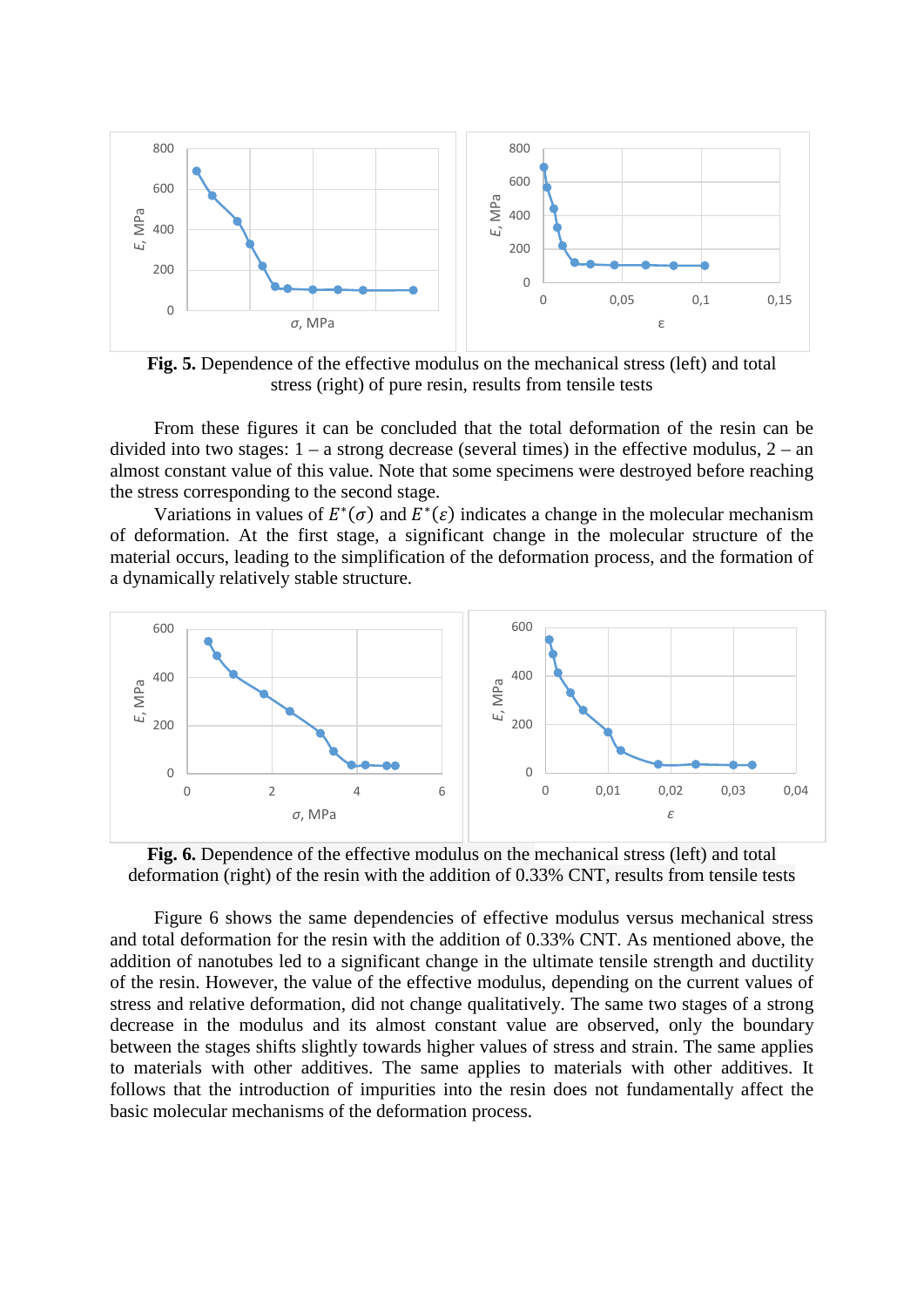

**Fig. 7.** The microstructure of destruction surface of the specimens: the left column is the mode of the optical microscope, the sample size is  $10 \times 10$  mm; the right column – electron microscopic images, the size of the region  $768 \times 760$  microns. The top row is a sample with 0.5% CNT; the middle row is a sample with 0.38% carbon black; the bottom row is a sample with 0.25% CNT and 0.25% carbon black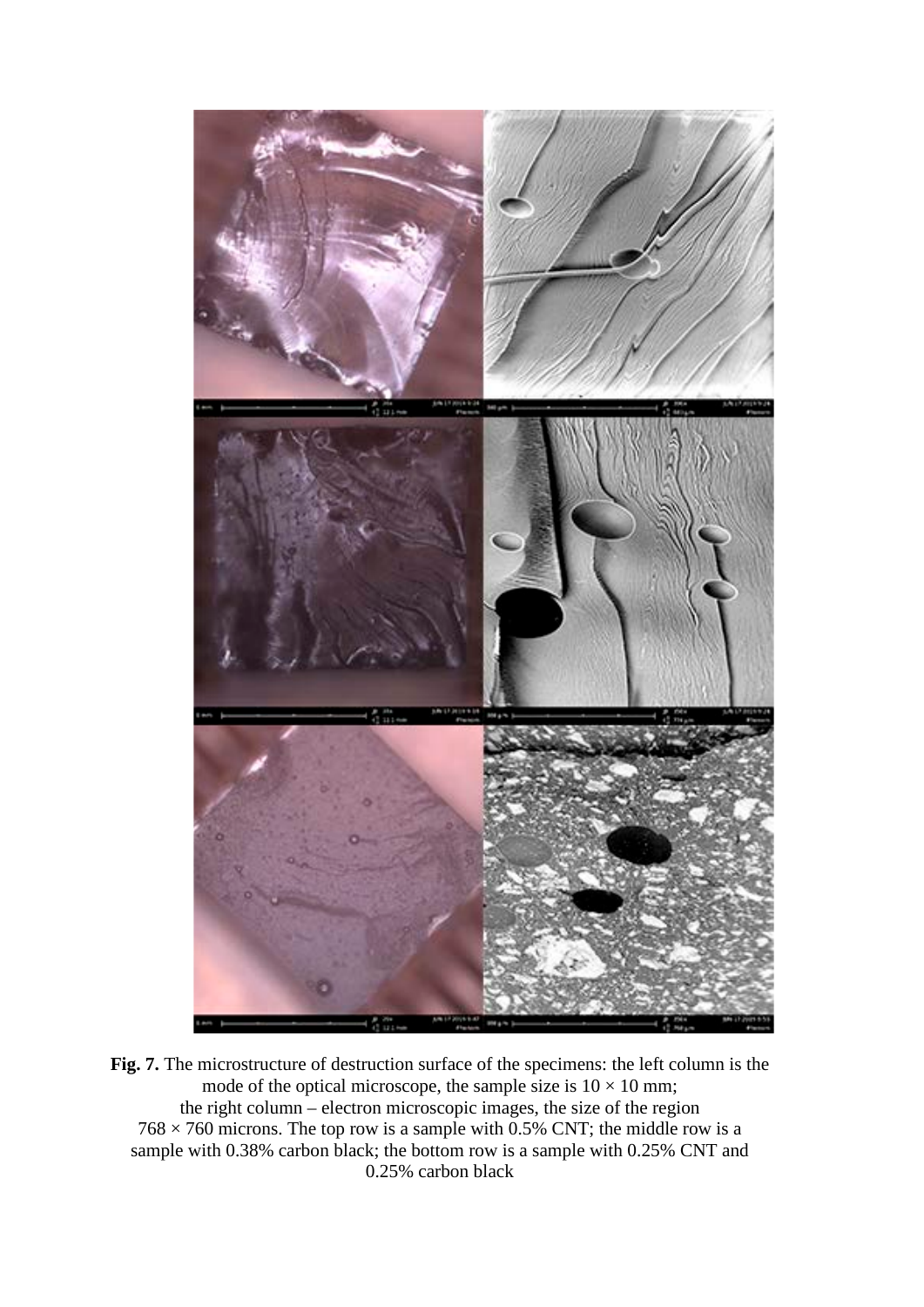Mechanical properties of epoxy resin with additives soot and nanotubes 27

In the case of all specimens, fracture surfaces expressed the brittle fracture of amorphous materials (Fig. 7). It can be noticed on the regular edges of holes and dimples for reinforcement as well as sharp edges of degradation sub-regions of the fracture zone. Nevertheless, the differences due to the percent volume of additives are visible. It is clearly seen that the degradation of the composites is strongly related to cracks that reach the nanoparticles, but not soot globules.

Based on the analysis of images for SEM (Scanning Electron Microscope) technique and the data of mechanical tests, it can be concluded that nanotubes are not a reinforcing additive, but rather a modifier (builder), contributing to the emergence of multiple centers of the solid phase during the curing of the liquid resin, and possibly providing more full polymerization [50]

In the boundary layer, ordering of the polymer structure is observed, which is characterized by a significantly smaller number of conformations, so that we can talk about the orientation of macromolecules within the layer (Fig. 8).



**Fig. 8.** Carbon nanotube coated with a layer of epoxy resin on the fracture surface after fracturing in tensile tests

The condensed structure of the boundary layer passes to the bulk state of the polymer through a loose defective layer, which arises as a result of the separating mass transfer of macromolecules to the centers of structure formation, on the one hand to the surface of the filler, and on the other, to the polymer mass, to globular formations. It is this layer that is the weakest and is destroyed first of all.

#### **6. Conclusions**

1. Introduction small additives (up to 0.5%) of soot and carbon nanotubes to epoxy resin led to 3-5 times increasing value of ultimate tensile strength.

2. The increase in the ultimate strength was accompanied by an increased value of deformation at fracture.

3. The introduction of additives into the resin does not make fundamental qualitative changes in the dependence of the effective modulus on the stress and degree of deformation.

4. It has been suggested that nanotubes are more likely not a reinforcing additive, but a modifier (structure-forming agent), contributing to the emergence of multiple centers of phase formation and additional polymerization.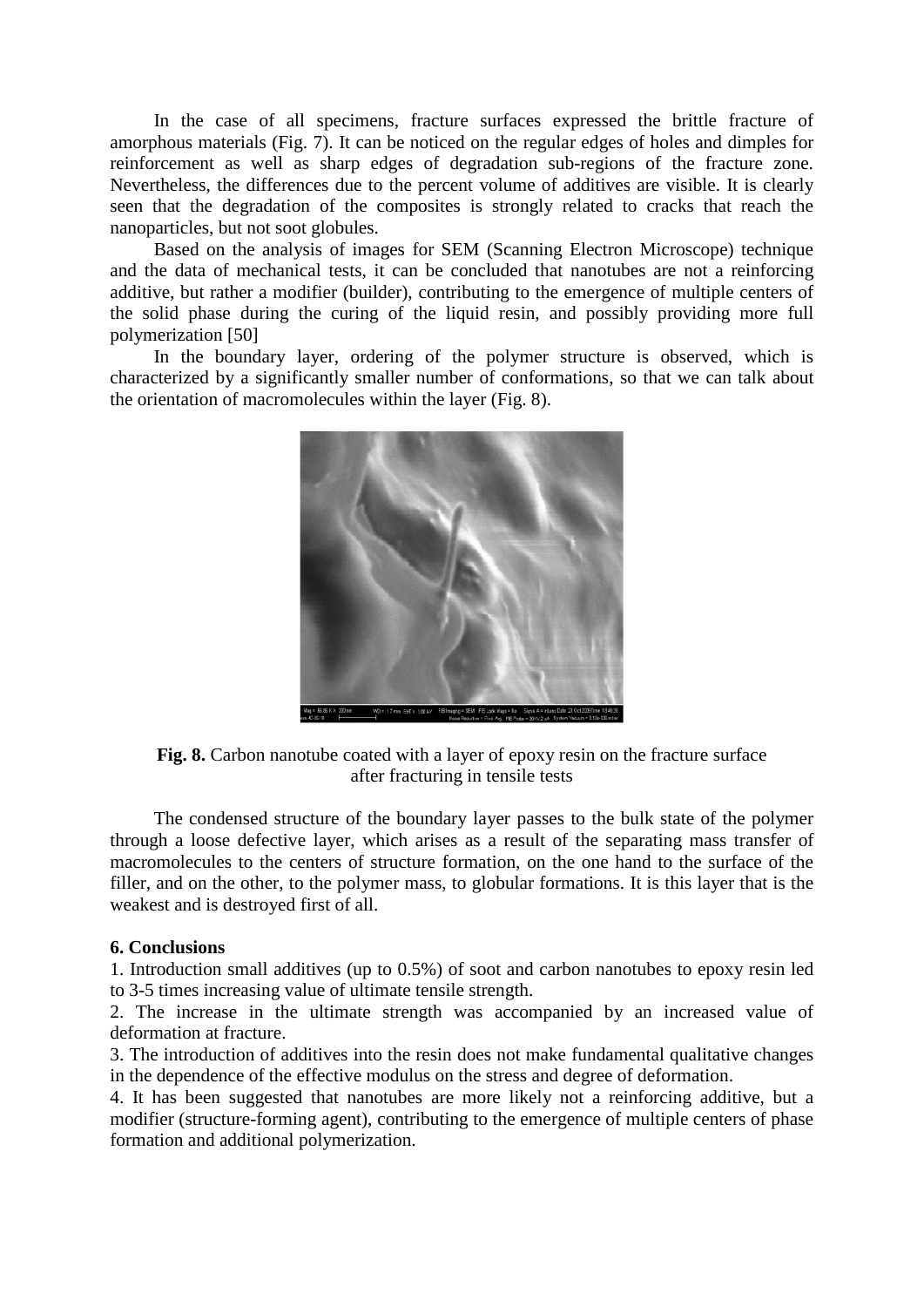*Acknowledgements. The work was performed in the framework of the project 18-48-130013 p\_a "A comprehensive study of physico-chemical processes in composite materials based on epoxy resins and other synthetic polymers that are promising for use in construction."* 

### **References**

[1] Mettuz F, Rolings R. *Composite materials. Mechanics and technology.* Moscow: Technosphere; 2004. (In Russian)

[2] Berlin AA. (Ed.) *Polymer composite materials. Properties. Structure*. St. Petersburg: Profession; 2009. (In Russian)

[3] Nielsen L. *Mechanical Properties of Polymers and Composites*. NY: Marcel Dekker, inc; 1974.

[4] Bobryshev AN, Erofeev VT, Kozomazov VN. *Polymer composite materials*. Moscow: DIA Publishing House; 2013. (In Russian)

[5] Mikhaylin YA. *Structural Polymer Composite Materials.* 2nd Edition. Moscow: Publishing house Scientific foundations and technologies; 2008. (In Russian)

[6] Erofeev VT, Bobryshev A, Shafigullin L, Zubarev P, Lakhno A, Darovskikh I, Tretiakov I. Building Heat-insulating Materials Based on the Products of the Transesterification of Polyethylene Terephthalate and Dibutyltin Dilaurate. *Procedia Engineering*. 2016;165: 1455-1459.

[7] Khan SU, Li CY, Siddiqui NA, Kim JK. Vibration damping characteristics of carbon fiber-reinforced composites containing multi-walled carbon nanotubes. *Composites Science and Technology*. 2011;71(12): 1486-1494.

[8] Gkikas G, Barkoula NM, Paipetis AS. Effect of dispersion conditions on the thermomechanical and toughness properties of multi walled carbon nanotubes-reinforced epoxy. *Composites Part B: Engineering*. 2012;43(6): 2697-2705.

[9] Montazeri A, Javadpour J, Khavandi A, Tcharkhtchi A, Mohajeri A. Mechanical properties of multi-walled carbon nanotube/epoxy composites. *Materials and Design*. 2010;31(9): 4202-4208.

[10] Sun L, Gibson RF, Gordaninejad F, Suhr J. Energy absorption capability of nanocomposites: A review. *Composites Science and Technology*. 2009;69(14): 2392-2409.

[11] Barai P, Weng GJ. A theory of plasticity for carbon nanotube reinforced composites. *International Journal of Plasticity*. 2011;27(4): 539-559.

[12] Gardea F, Lagoudas DC. Characterization of electrical and thermal properties of carbon nanotube/epoxy composites. *Composites Part B: Engineering*. 2014;56: 611-620.

[13] Tang LC, Zhang H, Han JH, Wu XP, Zhang Z. Fracture mechanisms of epoxy filled with ozone functionalized multi-wall carbon nanotubes. *Composites Science and Technology*. 2011;72(1): 7-13.

[14] Msekh MA, Cuong NH, Zi G, Areias P, Zhuang X, Rabczuk T. Fracture properties prediction of clay/epoxy nanocomposites with interphase zones using a phase field model. *Engineering Fracture Mechanics*. 2018;188: 287-299.

[15] Govariker VR, Viswanathan NV, Sridhar J. *Polymers: Scientific publication*. Moscow: Nauka; 1990. (In Russian)

[16] Yerenkov OY, Koval'chuk SA*. Innovative technologies of polymer composite materials. Khabarovsk*: Pacific Publishing House; 2016. (In Russian)

[17] Khozin VG. The main areas of application of epoxy materials in technology. *All materials. Encyclopedic reference book*. 2008;11: 12-16.

[18] Govariker VR, Viswanathan NV, Sridhar J. *Polymers: Scientific publication*. Moscow: Nauka; 1990. (In Russian)

[19] Erofeev, V. Frame Construction Composites for Buildings and Structures in Aggressive Environments. *Procedia Engineering*. 2016;165: 1444-1447.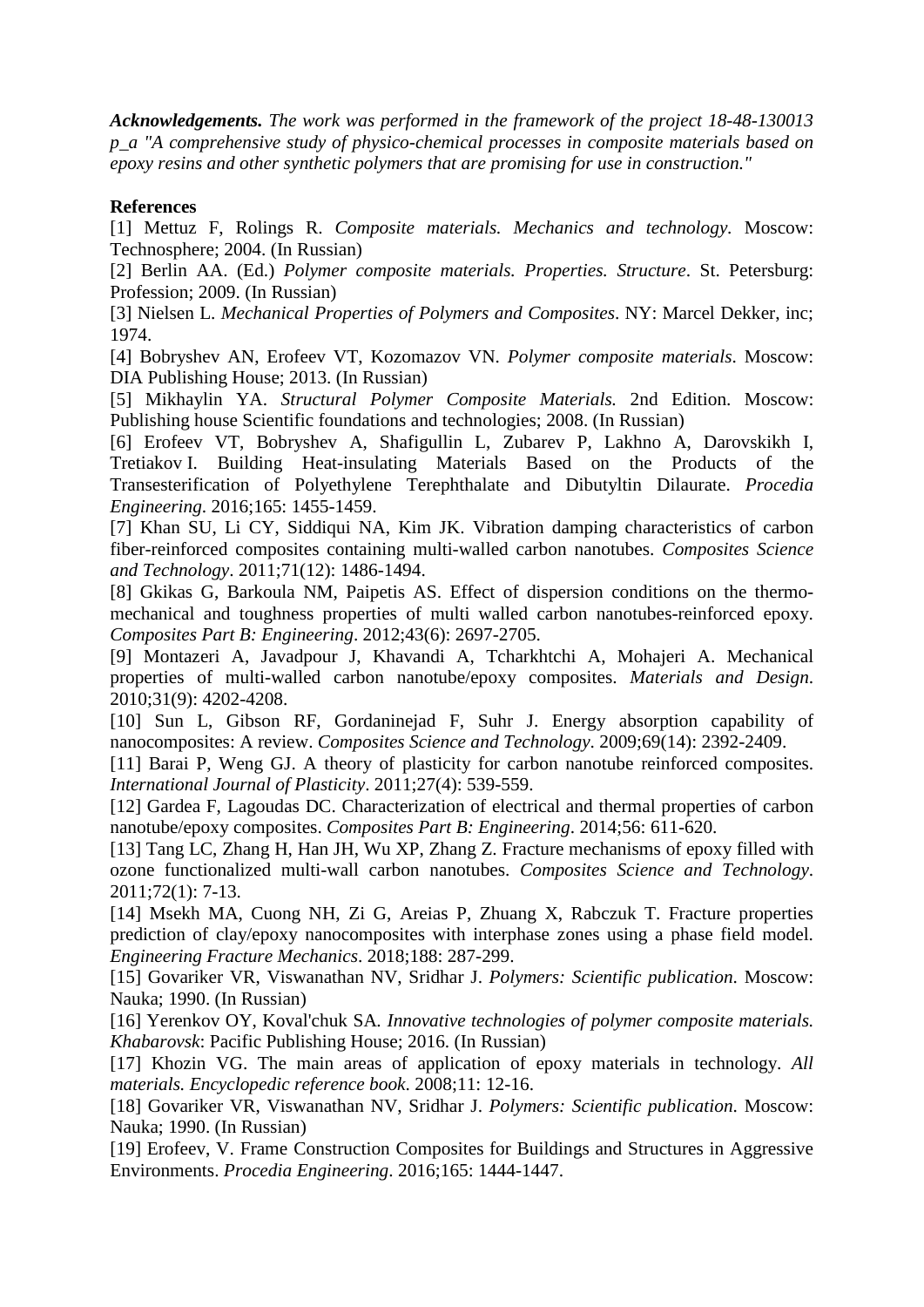[20] Erofeev V, Shafigullin L, Bobrishev A. Investigation of Noise - Vibration-Absorbing Polymer Composites Used in Construction. *IOP Conference Series: Materials Science and Engineering*. 2018;463(4): 042034.

[21] Kolosova AS, Sokol'skaya MK, Vitkalova IA, Torlova AS, Pikalov YS. Fillers for the modification of modern polymer composite materials. *Fundamental research*. 2017;10(3): 459-465. (In Russian)

[22] Niihara K, Nakahira A, Sekino T. Nanophase and Nanocomposite Materials. In: Komareneni S, Parker JC, Thomas GJ. (Eds.). *Mater. Res. Soc. Symp*. *Vol. 286.* Pittsburgh; 1993. p.405-411.

[23] Gorynin IV. *Nanocomposites: advantages and prospects*. Technopolis; 2006.

[24] Bushuyev YG. *Carbon-carbon composite materials*. Moscow: Metallurgy; 1994. (In Russian)

[25] Gunyayev GM, Gofin MY. Carbon-carbon composite materials. In: *Aviation materials and technologies*. 2013. p.62-90. (In Russian)

[26] Borukaev TA, Gaev DS, Shetov RA, Shaov AK, Orlov AV. Electroducing polymer composites based on high density polyethylene and technical-carbon. *Materials Physics and Mechanics*. 2018;36(1): 76-84.

[27] Chvalun SN. Polymer nanocomposites. *Priroda*. 2000;7: 24-32. (In Russian)

[28] Mai YW, Yu ZZ. *Polymer nanocomposites*. Woodhead Publishing; 2006.

[29] Veprek S, Argon AS. Towards the understanding of the mechanical properties of superand ultrahard nanocomposites. *J. Vac. Sci. and Technol*. 2002;20(2): 650-664.

[30] Chvalun SN. Polymer nanocomposites. *Priroda*. 2002;7: 2-12. (In Russian)

[31] Tuominen M. Functional Nanostructures Based On Polymeric Templates. In: *NSF Partnership in Nanotechnology Conference*. 2001. p.29-30.

[32] Sergeev GB. Size effects in nanochemistry. *Russian Chemical Journal*. 2002;XLVI(5): 22-29.

[33] Koval'chuk MV. Organic Nanomaterials, Nanostructures and Nanodiagnostics. *Bulletin of the Russian Academy of Sciences*. 2003;73(5). (In Russian)

[34] Andriyevskiy RA. Nanomaterials: Concept and Contemporary Problems. *Rus. chemical magazine*. 2002;46(5): 50-56.

[35] Gusev AI. *Nanomaterials, nanostructures, nanotechnologies*. Moscow: Fizmatlit; 2005. (In Russian)

[36] Poole C, Owens F. *The world of materials and technologies*. *Nanotechnology.* Moscow: Technosphere; 2006. (In Russian)

[37] Tkacheva VR. Nanocomposites - the future of mechanical engineering. *Technique. Technology. Engineering*. 2016;1: 37-40. (In Russian)

[38] Anpilogova VS, Osipchik VS, Kravchenko TP, Tsyrntorov TB. Properties of nanocomposites based on high density polyethylene. *Advances in chemistry and chemical technology*. 2017;31: 20-22. (In Russian)

[39] Rahmanian S, Suraya AR, Shazed MA, Zahari R, Zainudin ES. Mechanical characterization of epoxy composite with multiscale reinforcements: Carbon nanotubes and short carbon fibers. *Materials and Design*. 2014;60: 34-40.

[40] Ni Y, Chen L, Teng K, Shi J, Qian X, Xu Z, Tian X, Hu C, Ma M. Superior Mechanical Properties of Epoxy Composites Reinforced by 3D Interconnected Graphene Skeleton. *ACS Applied Materials and Interfaces*. 2015;7(21): 11583-11591.

[41] Zakaria MR, Abdul Kudus MH, Md Akil H, Mohd Thirmizir MZ. Comparative study of graphene nanoparticle and multiwall carbon nanotube filled epoxy nanocomposites based on mechanical, thermal and dielectric properties. *Composites Part B: Engineering*. 2017;119: 57- 66.